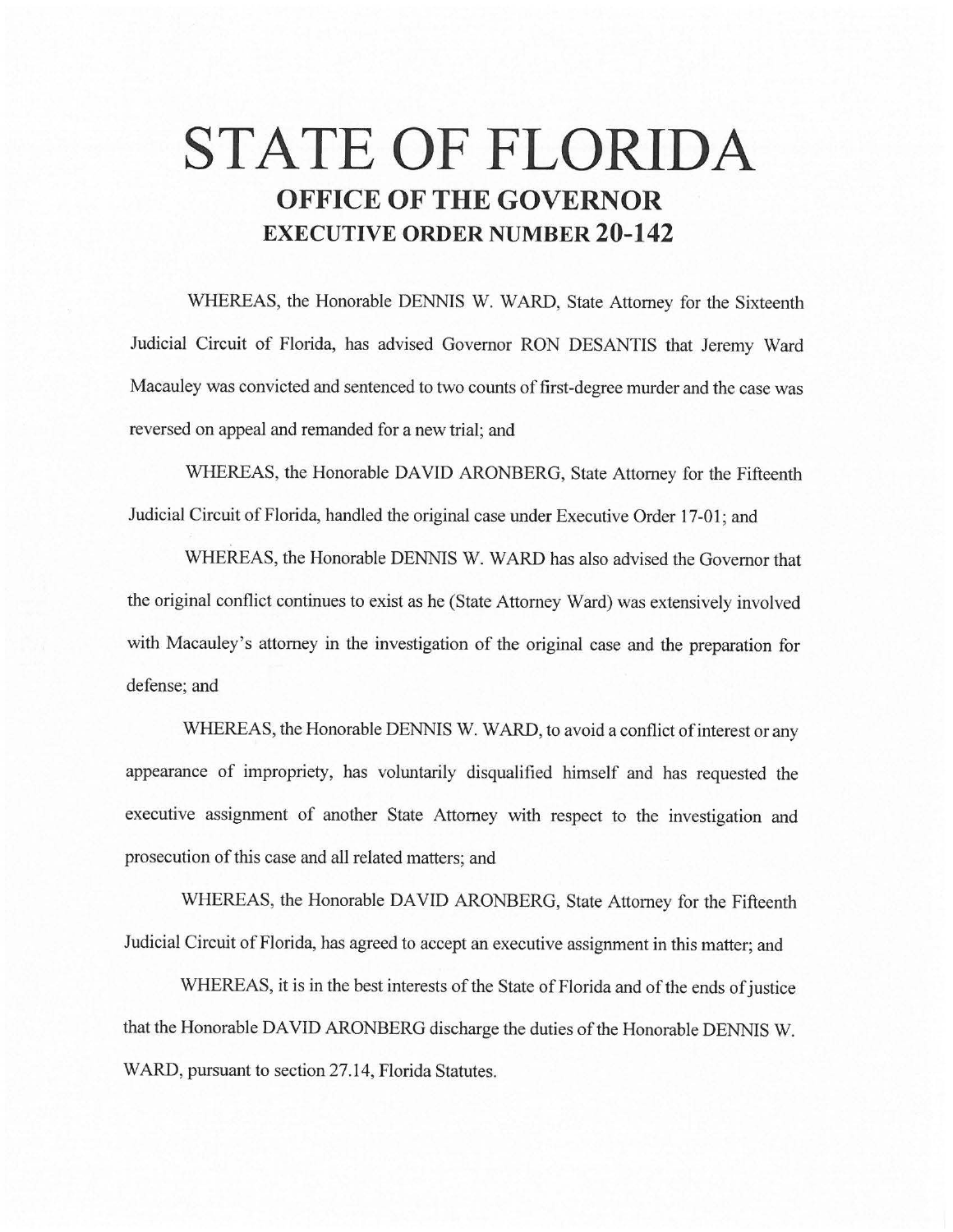NOW, THEREFORE, I, RON DESANTIS, Governor of Florida, in obedience to my solemn constitutional duty to "take care that the laws be faithfully executed," and pursuant to the Constitution and laws of the State of Florida, issue the following Executive Order, effective immediately:

## Section 1.

The Honorable DAVID ARONBERG, State Attorney for the Fifteenth Judicial Circuit of Florida, referred to as the "Assigned State Attorney," is assigned to discharge the duties of the Honorable DENNIS W. WARD, State Attorney for the Sixteenth Judiciai Circuit of Florida, as they relate to the investigation, prosecution, and all matters related to Jeremy Ward Macauley.

### Section 2.

The Assigned State Attorney or one or more Assistant State Attorneys and Investigators, who have been designated by the Assigned State Attorney, shall proceed immediately to the Sixteenth Judicial Circuit of Florida, and are vested with the authority to perform the duties prescribed herein.

#### Section 3.

All residents of the Sixteenth Judicial Circuit are requested, and all public officials are directed, to cooperate and render whatever assistance is necessary to the Assigned State Attorney, so that justice may be served.

#### Section 4.

The period of this Executive Assignment shall be for one (1) year, to and including June 15, 2021.